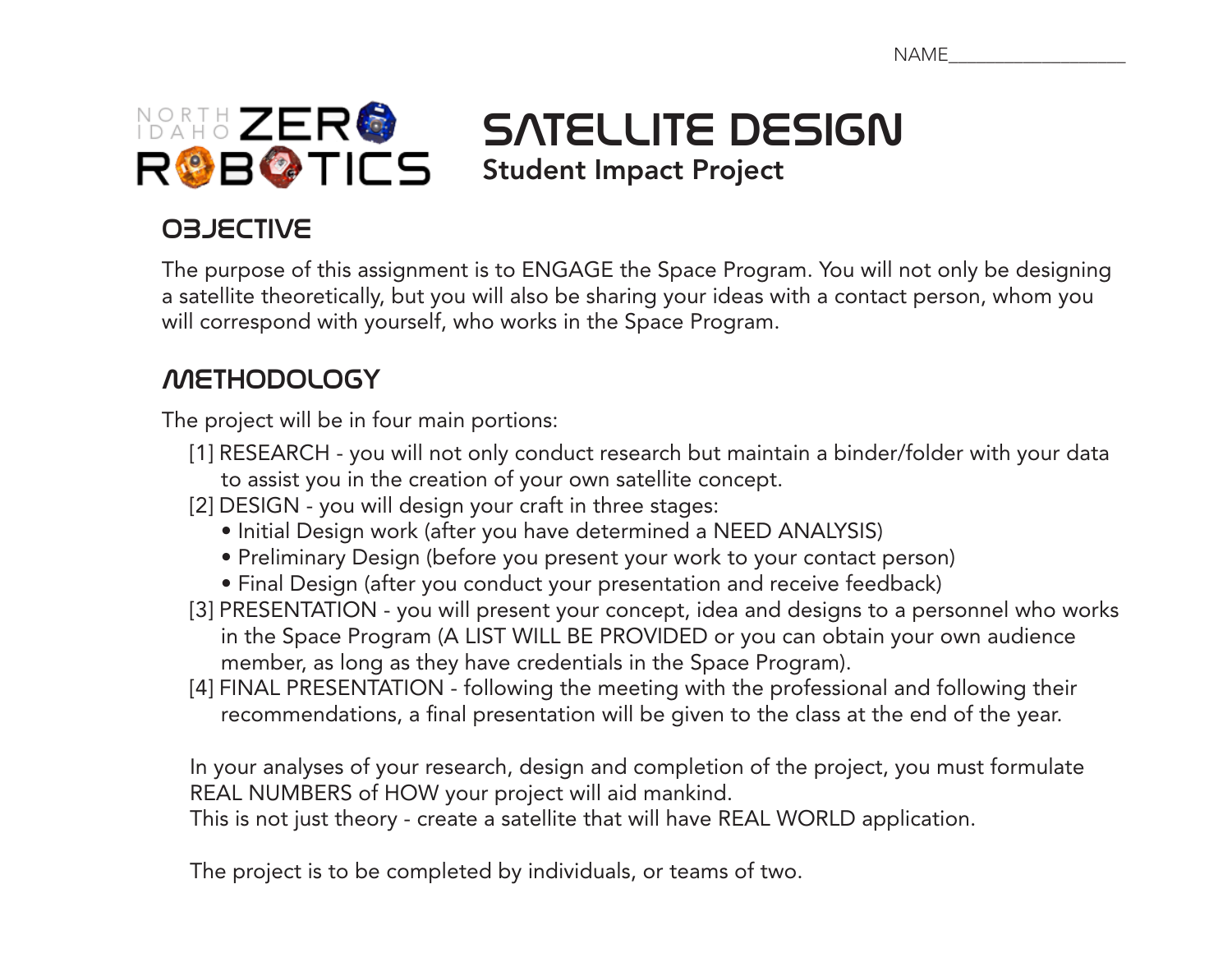

#### C PROGRAMMING

The Satellite Design will also include a set of "GAME INSTRUCTIONS" on implementation. You will use C Code to write a set of instructions that will mimic your satellite activities (for instance, if you wish your satellite to deploy an antenna for earthbound communication, you could say, "Spin 90 degrees to implement antenna"). You will write a set of instructions to establish everything needed for your satellite to operate. The instructions must be in C Code and written so that anyone could write the same code to operate the satellite themselves.

Part of your class presentation will include showing your code implementation.

#### GETTING STARTED

The Satellite Design must be taken from one of the following categories (OR you may consider a different category, if approved by your teacher):

TELECOMMUNICATIONS

DEFENSE (non-military)

MEDICAL

ENVIRONMENTAL

EXPLORATION

**WEATHER** 

What other idea do you have???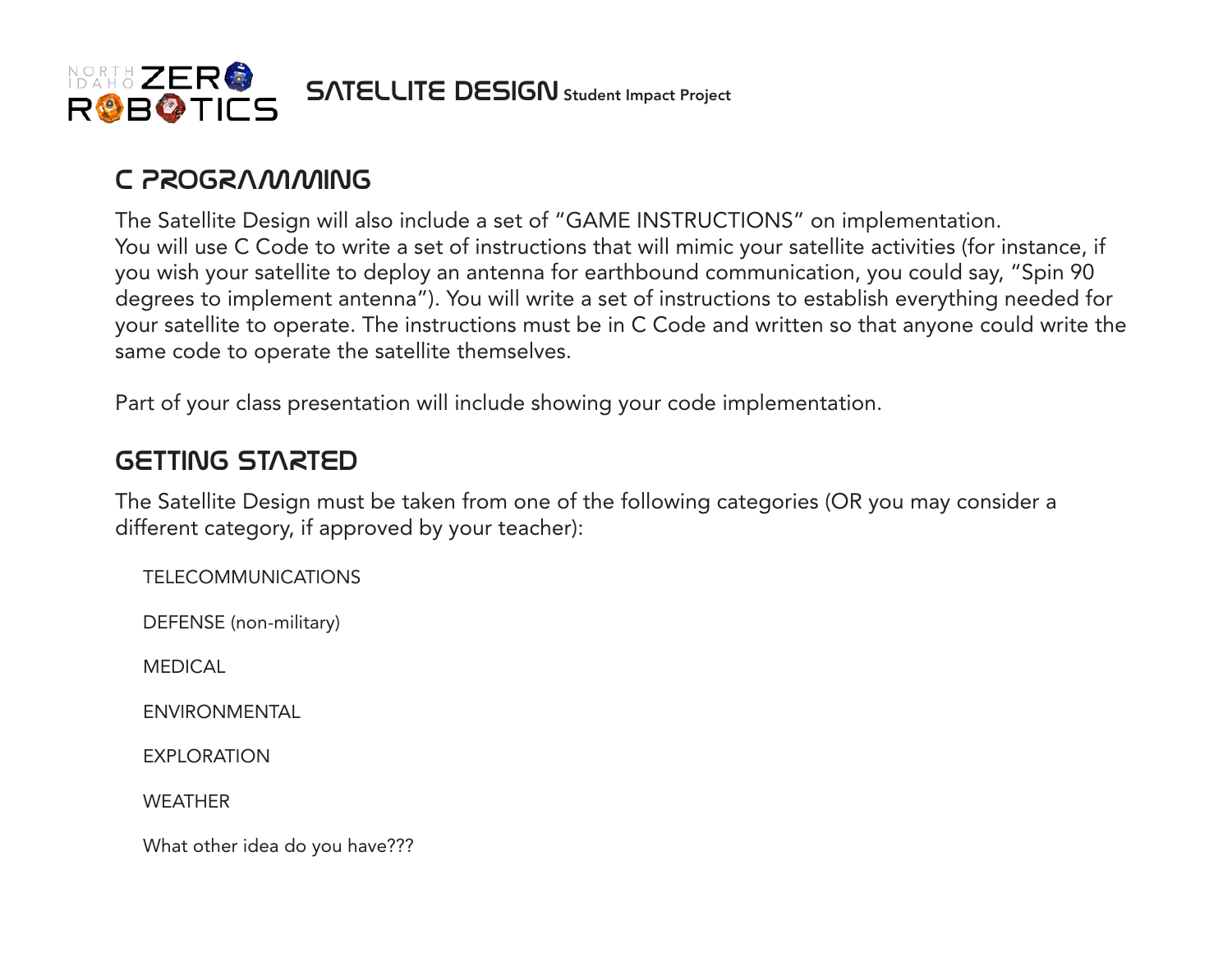

Whatever concept you come up needs to answer these questions:

- Does the concept already exist (hopefully you can create an original idea)?
- If it does already exist, how is your concept better?
- What research needs to be conducted to determine my design?
- What elements or subsystems are needed to not only operate your satellite, but accomplish its mission?
- Will my satellite need any special devices, power sources or maneuverability to be able to be successful?
- What do I estimate the cost to be for my concept?

# I. RESEARCH STAGE

#### DECLARATION STATEMENT

The project begins, after initial, early research, determining a need and an original solution. After some preliminary searching, each designer team will type a two sentence DECLARATION STATEMENT, describing their concept and providing an explanation of necessity for their concept. (What is it, and why does mankind need it?)  $\sim$  10 points.

#### RESEARCH BIBLIOGRAPHY

Each team will conduct research on their satellite design. The data will be compiled in a fashion useful for the project (3x5 cards are recommended). The source file data must be recorded and assembled to help create the design. In your final designs, you will need to use in-text citations (yes, using MLA style, you lucky people, you!). You must have at least five (5) sources - not all websites! A BIBLIOGRAPHY of your sources will be required for your research ~ 25 points.

#### CONSULTANT CONTACT

Apart of your research will demand contacting a professional consultant (this will be the person you will present to). You must have an initial contact email/letter CCed to your teacher ~ 10 points.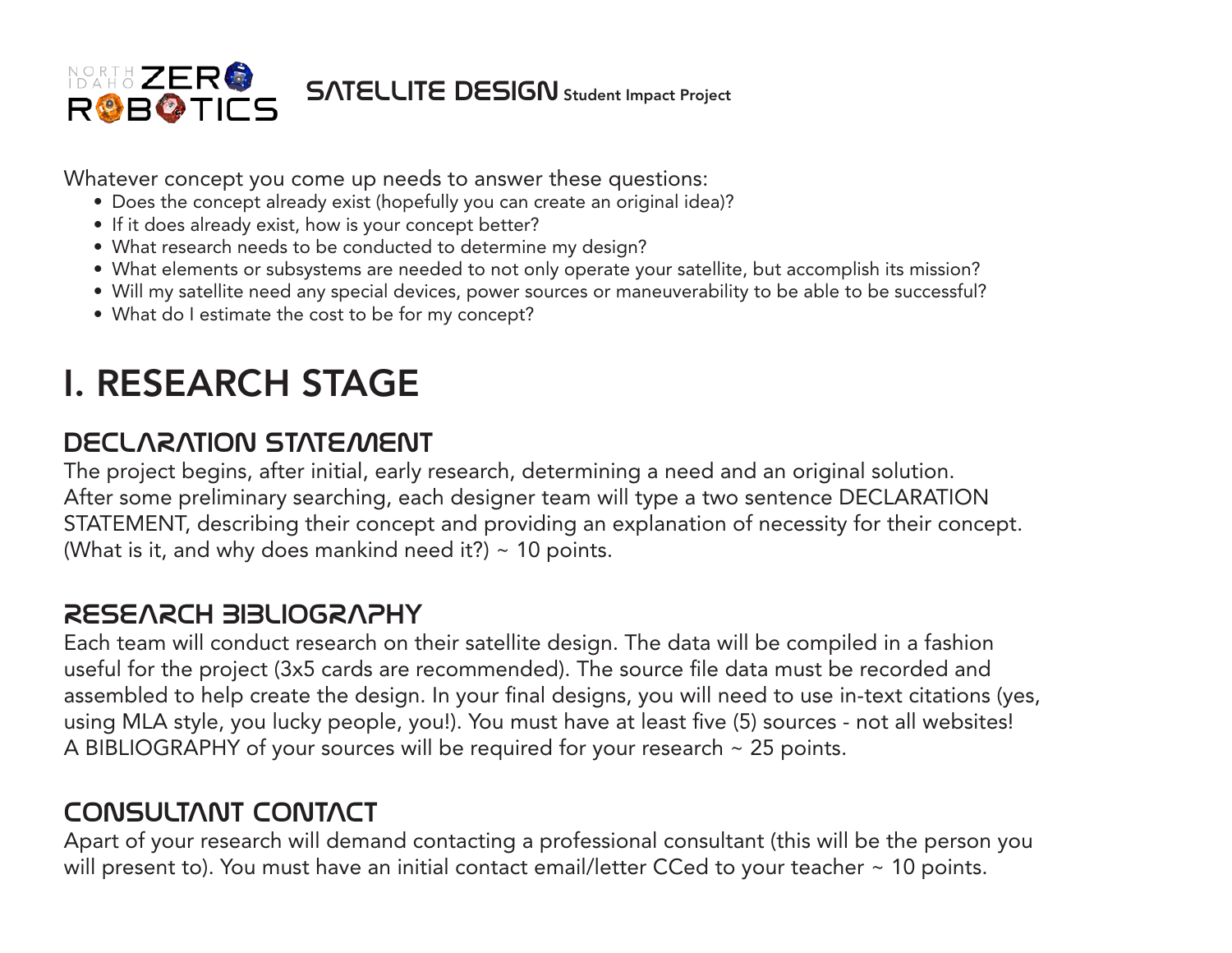

## II. DESIGN STAGE

#### initial design

This portion will be conducted in two phases.

You must first determine why this satellite is needed. You will, while you conduct your research, complete a NEEDS ANALYSIS form to help you determine the viability of your concept. A NEED ANALYSIS sheet must be completed before beginning the intial design stage  $\sim$  10 points.

The INITIAL DESIGN will be completed by hand as a sketched DATA SHEET. The DATA SHEET will provide a general description of your satellite, including applications, features, and an operational description. Your DATA SHEET will also provide statistical data (such as measurements, dimensions, weight and/or mass).

The **INITIAL DATA SHEET** must show the overview of your satellite design  $\sim$  20 points.

#### preliminary design

The PRELIMINARY DESIGN is a more formal, finalized DATA SHEET. The DATA SHEET now will provide the same information, or refined information, from the INITIAL DESIGN stage, but in a computer generated, finished format.

The PRELIMINARY DESIGN DATA SHEET will be the document you will provide in your presentation to your professional contact consultant. It needs to be as professional as possible. The PRELIMINARY DATA SHEET must show the final idea of your satellite design  $\sim$  20 points.

PROFESSIONAL CONSULTANT PRESENTATION - you will set up, schedule and present to your professional consultant after your research is completed and your DATA SHEET is finished. The purpose of this presentation is to seek feedback from a professional before the final design. The CONSULTANT PRESENTATION needs to have graphics as well as data  $\sim$  50 points.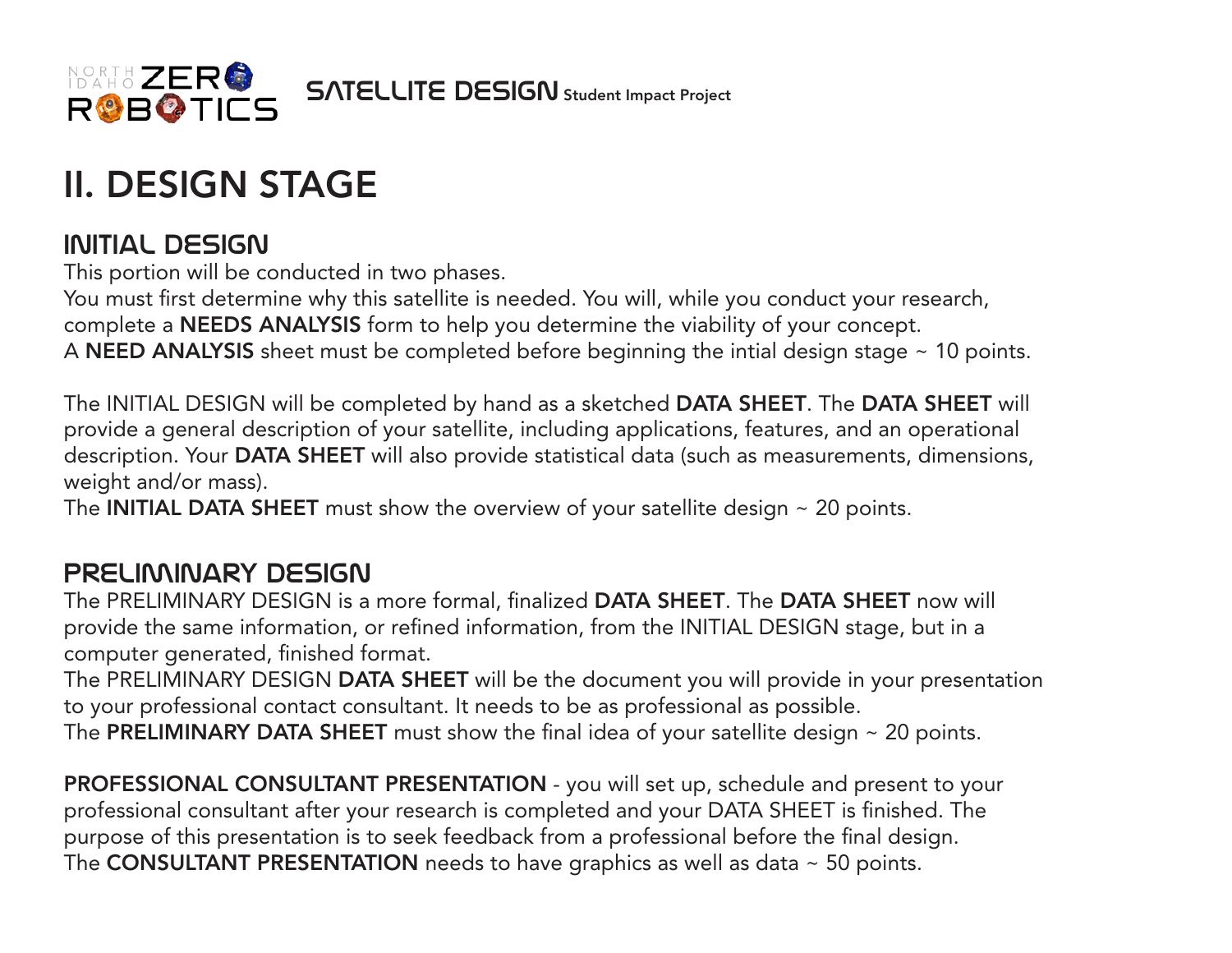

#### FINAL design

The final design will be completed after receiving feedback and suggestions from your professional consultant. You will take their recommendations and incorporate those into your final design before presenting it to the class (the FINAL assignment).

In the FINAL DESIGN each student must incorporate in their final design material their C PROGRAMMING INSTRUCTIONS manual. You will use the ZeroRobotics website to SIMULATE the operations of your satellite. In the FREEMODE game you will set perimeters for your satellite, provide theoretic instructions and write your code.

PROGRAMMING INSTRUCTIONS must be written in the formal C code editor, not the graphical interface  $\sim$  20 points.

### III. FINAL PRESENTATION

#### initial PRESENTATION

You will, first, present your concept and design work to your professional consultant DURING the DESIGN stage (see above).

You will then present your final work to the class at the end of the year.

#### FINAL PRESENTATION

Your final DATA SHEET, PRESENTATION and PROGRAMMING CODE will be presented to the class in your FINAL ASSIGNMENT. Each student will improve and refine their final design after their consultation presentation, and present all final material to the class. The final assignment will be the largest graded assignment  $\sim$  100 points.

THE MAIN FOCUS: HELPING MANKIND!!! *SOLVING REAL WORLD PROBLEMS WITH REAL WORLD SOLUTIONS!!!*